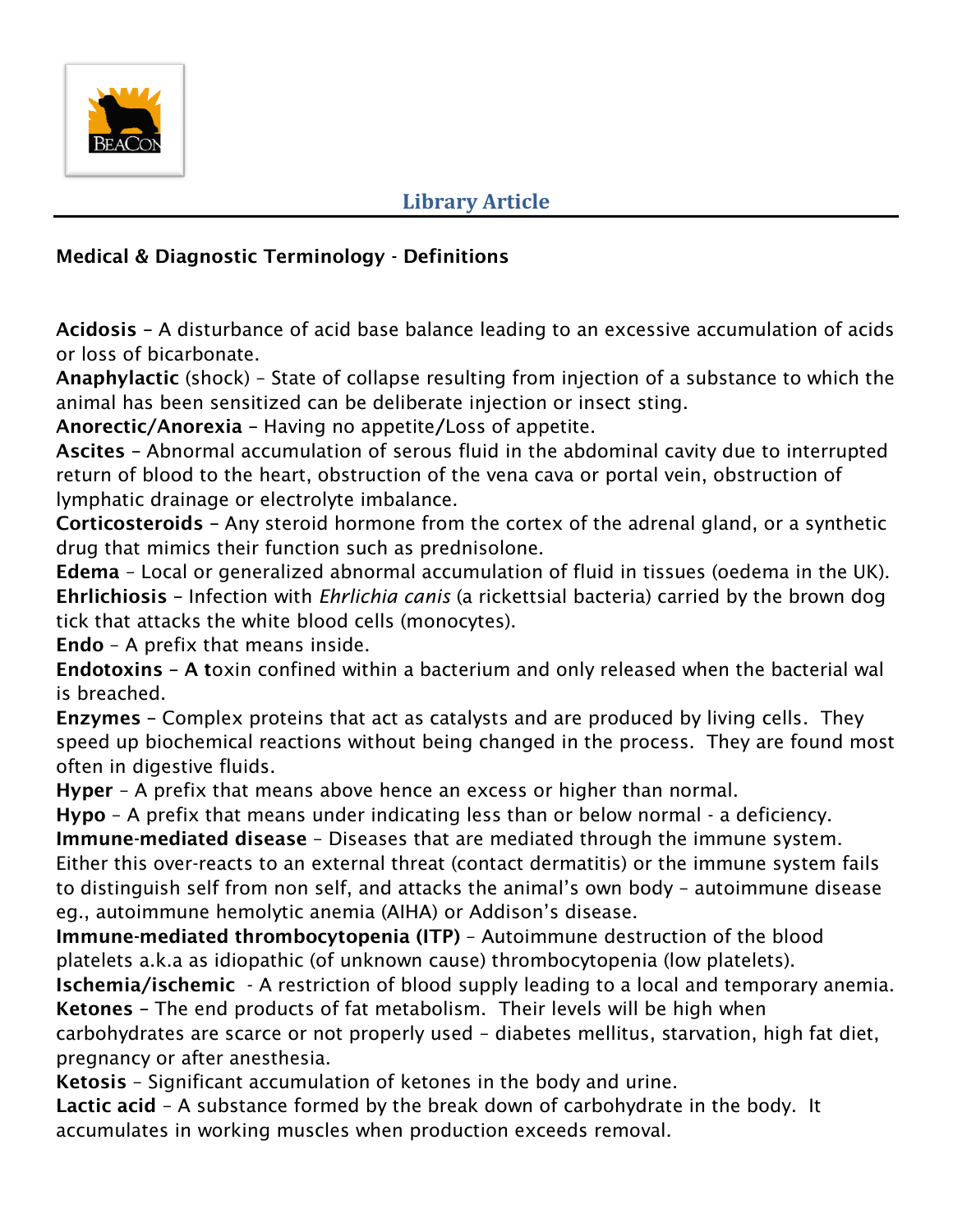

## **Library Article**

**Leukemia –** Cancer resulting in unrestrained production and growth of white cells and their precursors in the bone marrow and tissues.

**Lipemia** – An excess of fat in the blood.

**Lymph –** A normally clear, colorless fluid – becomes milky when laden with fat – similar to blood without red cells, and formed in tissue spaces throughout the body. It flows through vessels that collect into the thoracic or right lymph ducts and enters the blood in the neck. It passes through the lymph nodes which remove foreign particulate material especially bacteria from the lymph. They may also filter out cancer cells. Lymph is used to carry fat and also protein that is absorbed from the intestines.

**Lymph system**- Lymphatic system is a network or organs, lymph nodes, ducts and vessels that transport lymph. Organs include tonsils, thymus gland and spleen. Its major role is in providing immunity.

**Mast cells** – These are connective tissue cells containing anticoagulant heparin and histamine granules. They are part of the normal body defense system against infection and help blood coagulation in injury.

**Metabolism/Metabolic -** The sum of all the physical & chemical changes that take place in a living organism, all the energy and material transformations that occur within living cells./Relating to metabolism.

**Microbes** – Bacteria, germs producing fermentation, putrefaction and disease. **Morphology –** The science of structure and form without regard to function.

**Morphologically –** Relating to morphology.

**Myopathy** – Any striated muscle disease or abnormal condition.

**Myositis** – Inflammation of the muscle tissue.

**Necrosis** – Death of tissue or bone surrounded by normal structures, or mass death of tissue as opposed to gradual destruction. The result of insufficient blood supply, trauma, radiation, chemical agents or toxins.

**Nephron** – The structural and functional unit of the kidney that achieves filtration, selective secretion and reabsorption to finally produce urine. There are about a million nephrons in a kidney.

**Parvovirus** – Viral infection spread by direct or indirect fecal contact. It primarily affects dogs under a year of age and those that are immunocompromised. Usually it produces gastrointestinal disease, and destroys the absorptive surface of the intestinal tract. It also attacks the immune system – lymph nodes, bone marrow. Bacteria can freely cross the damaged intestinal wall and enter the circulation leading to sepsis. It is frequently fatal. A rarer form of the disease attacks the heart muscle of puppies in utero and neonates.and usually results in sudden death. Still rarer, all of the organs in the neonate or fetus can be destroyed by the virus.